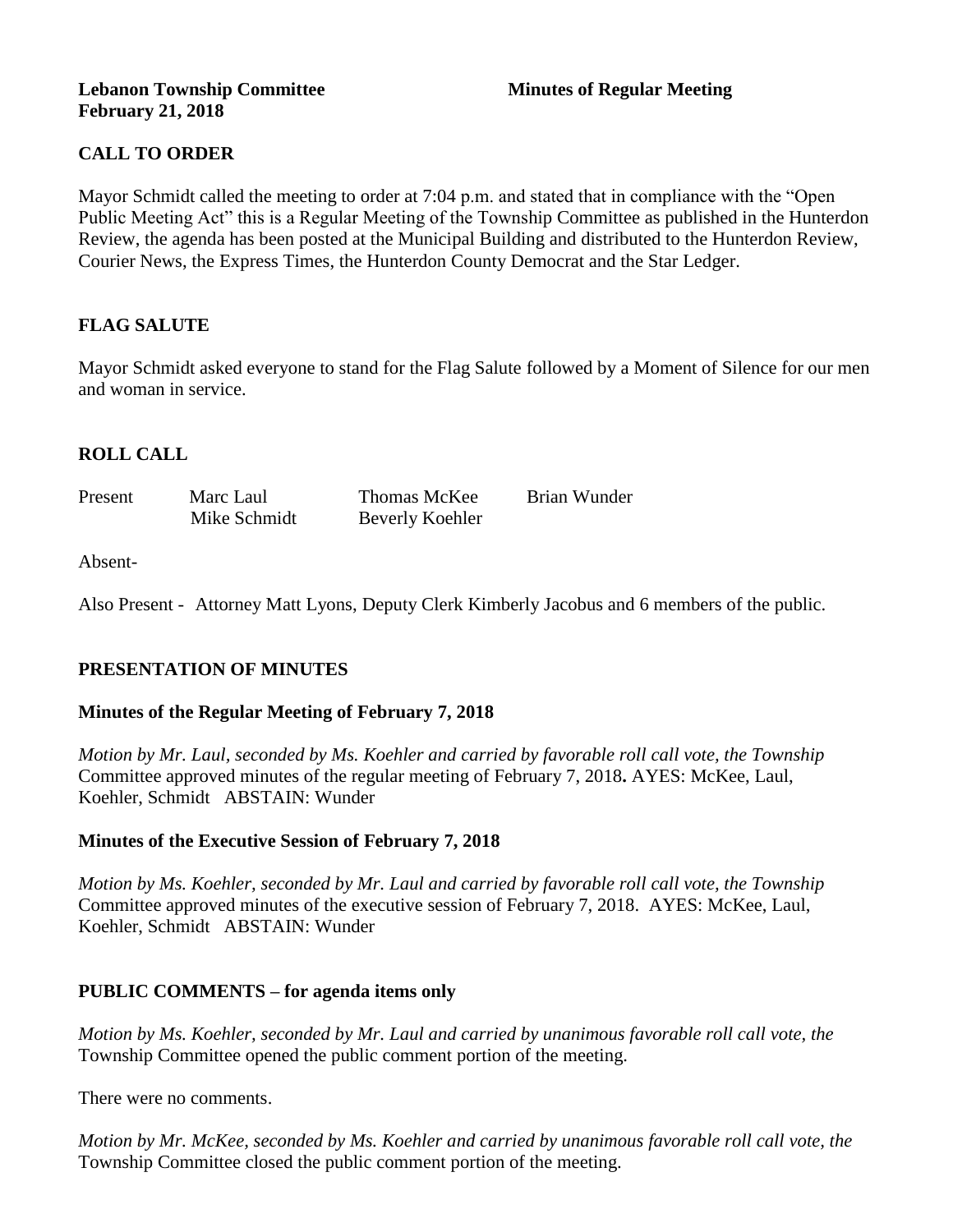LTCM 02/21/18 Page 2 of 6

### **ORDINANCES**

#### **Introduction**

### **Ordinance No. 2018-02- Fair Share Housing**

*Motion by Mr. McKee, seconded by Mr. Wunder and carried by unanimous favorable roll call vote, the*  Township Committee approved Ordinance 2018-02 on first reading. (As entitled below)

> STATE OF NEW JERSEY COUNTY OF HUNTERDON TOWNSHIP OF LEBANON ORDINANCE NO. 2018-02

AN ORDINANCE OF THE TOWNSHIP OF LEBANON AMENDING CHAPTERS 199 AND 400 OF THE CODE OF THE TOWNSHIP OF LEBANON PURSUANT TO A SETTLEMENT AGREEMENT BETWEEN THE FAIR SHARE HOUSING CENTER AND THE TOWNSHIP OF LEBANON DATED AUGUST 15, 2017 AS APPROVED BY THE SUPERIOR COURT OF NEW JERSEY, SOMERSET COUNTY LAW DIVISION ON SEPTEMBER 12, 2017

Public Hearing to be held on March 7, 2018

#### **Introduction**

#### **Ordinance No. 2018-03- Increasing Developer's Fees**

Mayor Schmidt informed the Committee that they needed to discuss a few items regarding Ordinance 2018-03 before they could introduce it. Discussion was held. Attorney Lyons will make the changes to Ordinance 2018-03 and provide them to the Clerk for publication.

*Motion by Mr. Laul, seconded by Ms. Koehler and carried by unanimous favorable roll call vote, the*  Township Committee approved Ordinance No. 2018-03 with amendments as discussed.

*Motion by Mr. McKee, seconded by Mr. Wunder and carried by unanimous favorable roll call vote, the*  Township Committee approved Ordinance No. 2018-03 with amendments as stated on first reading. (As entitled below)

#### STATE OF NEW JERSEY COUNTY OF HUNTERDON TOWNSHIP OF LEBANON ORDINANCE NO. 2018-03 AN ORDINANCE OF THE TOWNSHIP OF LEBANON AMENDING CHAPTER 110 OF THE CODE OF THE TOWNSHIP OF LEBANON TO INCREASE DEVELOPER'S FEES IN COMPLIANCE WITH APPLICABLE LAW

Public Hearing to be held on March 7, 2018

#### **OLD BUSINESS**

**Volunteer Event**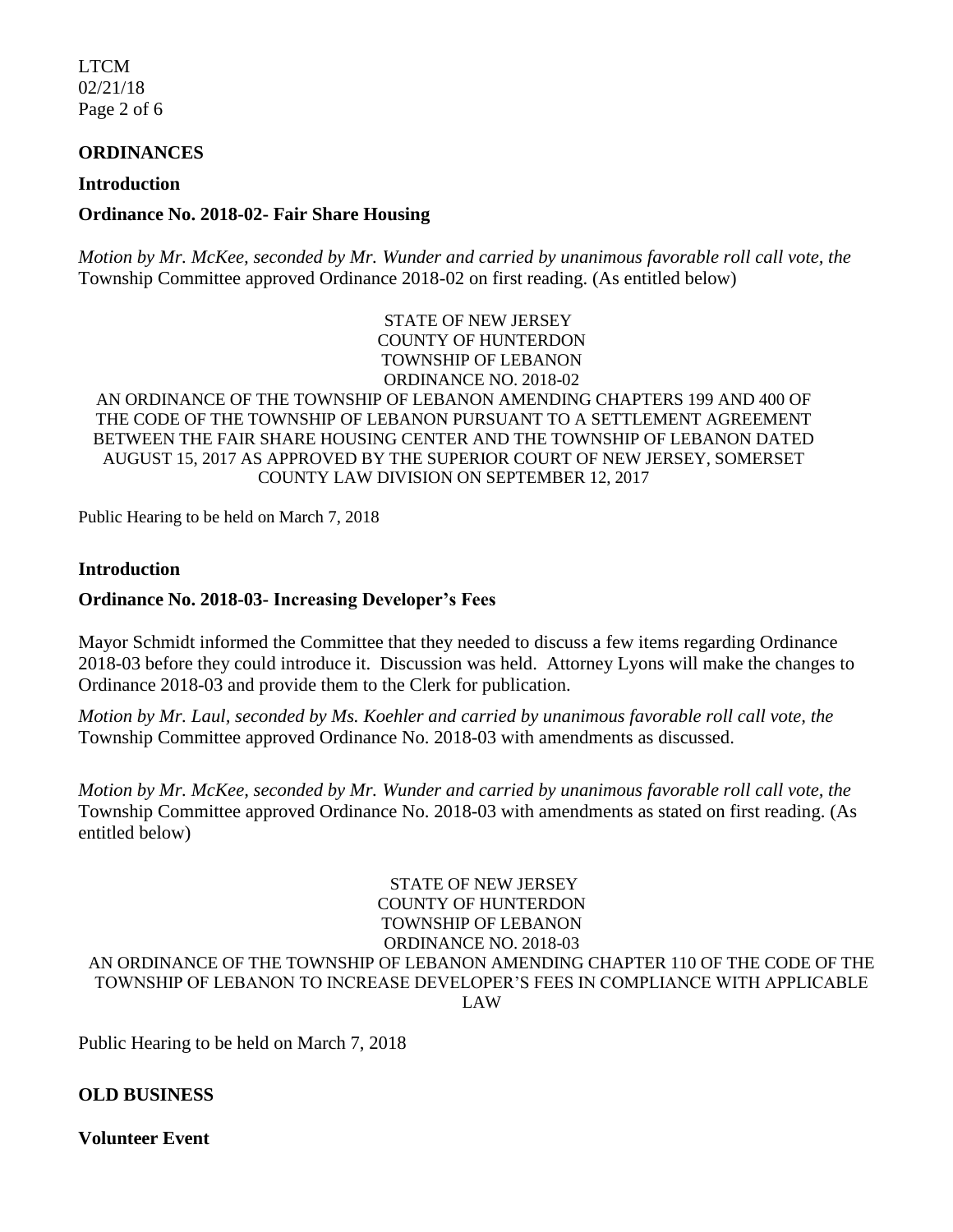LTCM 02/21/18 Page 3 of 6

There was discussion regarding the location for the volunteer event. Mr. McKee and Ms. Koehler stated what the options were. Mr. McKee made the recommendation to hold the event at the Riverview Banquet Hall and the date being May  $5<sup>th</sup>$ , if available with April 28<sup>th</sup> being the second choice, starting at 6 pm. The budget is \$5,000. Ms. Koehler will check on the availability of the hall.

# **Re-contouring of the Mechanics Bay Floor**

Mayor Schmidt stated that the Township wanted to re-bid the re-contouring of the Mechanics Bay Floor at the DPW building. Specifications were sent out earlier this year to bid on the project and all bids were rejected. The main change made to the bid packet was taking out the need for a surety bond. The pre-bid conference is scheduled for March 13 at the DPW Building and the bid packets are due back on March 21, 2018.

*Motion by Mr. Wunder, seconded by Mr. Laul and carried by unanimous favorable roll call vote, the*  Township Committee approved the re-bidding of the Re-contouring of the Mechanics Bay Floor.

# **LOSAP**

Mr. Wunder asked where the Township stood on the money that is tied-up in the dormant LOSAP accounts. Mr. Laul stated that there wasn't much of it and he is working with Lincoln Financial about it. The amount of \$26, 000 stated in a report is really closer to \$3,000 that is sitting in accounts.

# **PANIC BUTTONS**

Ms. Koehler stated that at the next meeting she will have another quote for panic buttons.

# **COMCAST GRANT**

Mr. McKee asked whatever happened to the Comcast Technical Grant. He stated that the Township was supposed to get a grant for \$20,000 and wanted to know if we ever got it.

#### **NEW BUSINESS**

Appointment of Full-time DPW Employee – Tabled to executive for discussion.

#### **RAFFLE APPLICATIONS**

#### **Raffle Application #1 – St. John Neumann Church – Event Date: June 2, 2018**

*Motion by Mr. Laul, seconded by Mr. Wunder and carried by unanimous favorable roll call vote, the*  Township Committee approved the 50/50 raffle application for St. John Neumann.

#### **Raffle Application #2 – St. John Neumann Church – Event Date: June 2, 2018**

*Motion by Mr. Laul, seconded by Ms. Koehler and carried by unanimous favorable roll call vote, the*  Township Committee approved the raffle application for St. John Neumann.

#### **Firing Range Lease Agreement - Melick's Town Farm**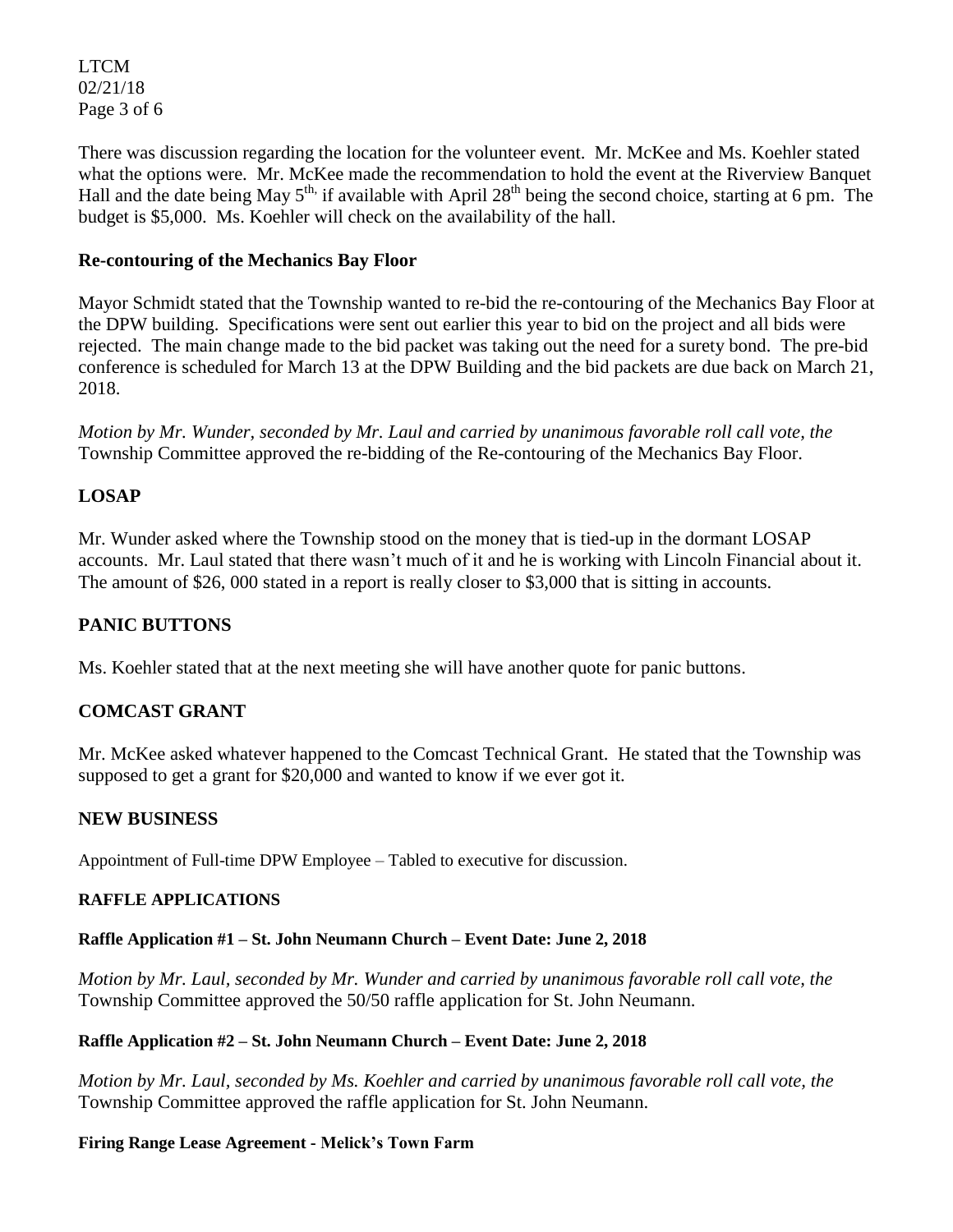LTCM 02/21/18 Page 4 of 6

*Motion by Mr. Laul, seconded by Ms. Koehler and carried by unanimous favorable roll call vote, the*  Township Committee approved the Firing Range Lease Agreement at Melick's Town Farm.

## **Blue Light Permit Application – Edward T. Schaffer**

*Motion by Mr. Wunder, seconded by Mr. McKee and carried by unanimous favorable roll call vote, the*  Township Committee approved the blue Light Permit application for Edward T. Schaffer.

# **PRESENTATION OF VOUCHERS**

Committee Members provided a description of vouchers exceeding \$1000.00.

*Motion by Mr Wunder, seconded by Ms. Koehler and carried by unanimous favorable roll call vote*, *the*  Township Committee approved the bill list in the amount of \$2,633,808.24.

# **CORRESPONDENCE**

Tax Collector's Report for the Month of January 2018 LT EOSC Commission's December 18, 2017 and January 15, 2018 Meeting Minutes Meals On Wheels in Hunterdon, Inc. – March for Meals

Mr. Wunder challenged the Township Committee to participant in the March on Meals. He stated that he is going to participant in the challenge.

# **PUBLIC COMMENTS**

*Motion by Mr. Laul seconded by Mr. Wunder and carried by unanimous favorable roll call vote, the*  Township Committee opened the Public Comment portion of the meeting.

Loraine Healy-Matawan, NJ, stated that there was an incident with what she thought was Lebanon Township's animal control.

*Motion by Ms. Koehler seconded by Mr. Wunder and carried by unanimous favorable roll call vote, the*  Township Committee closed the Public Comment portion of the meeting.

# **EXECUTIVE SESSION**

# **Resolution No. 27-2018**

*Motion by Ms. Koehler seconded by Mr. Wunder and carried by unanimous favorable roll call vote, the* Township Committee approved Resolution No. 27-2018 and convened in executive session at 8:15 p.m.

## **TOWNSHIP OF LEBANON COUNTY OF HUNTERDON STATE OF NEW JERSEY RESOLUTION NO. 27-2018**

# **RESOLUTION AUTHORIZING EXECUTIVE SESSION**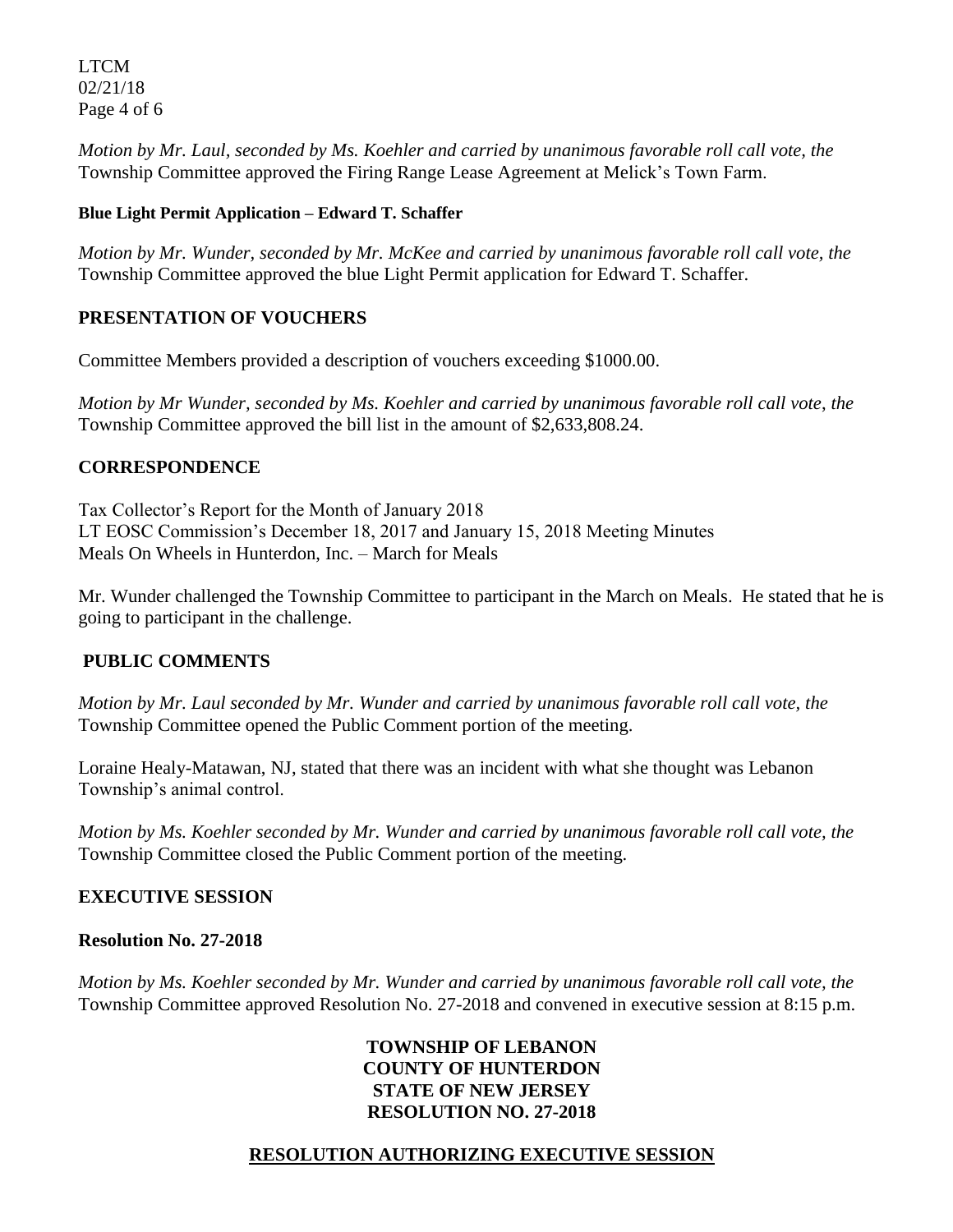LTCM 02/21/18 Page 5 of 6

**WHEREAS**, the Open Public Meetings Act; *N.J.S.A.* 10:4-6 *et seq*., declares it to be the public policy of the State to insure the right of citizens to have adequate advance notice of and the right to attend meetings of public bodies at which business affecting the public is discussed or acted upon; and

**WHEREAS**, the Open Public Meetings Act also recognizes exceptions to the right of the public to attend portions of such meetings; and

**WHEREAS**, the Mayor and Committee find it necessary to conduct an executive session closed to the public as permitted by the *N.J.S.A*. 40:4-12; and

**WHEREAS**, the Mayor and Committee will reconvene in public session at the conclusion of the executive session;

**NOW, THEREFORE, BE IT RESOLVED** by the Mayor and Committee of the Township of Lebanon, County of Hunterdon, State of New Jersey that they will conduct an executive session to discuss the following topic(s) as permitted by *N.J.S.A*. 40:4-12:

\_\_\_\_\_\_A matter which Federal Law, State Statute or Rule of Court requires be kept confidential or excluded from discussion in public (Provision relied upon:

\_\_\_\_\_\_A matter where the release of information would impair a right to receive funds from the federal government;

A matter whose disclosure would constitute an unwarranted invasion of individual privacy;

 $\_X\_A$  collective bargaining agreement, or the terms and conditions thereof (Specify contract: Police Chief's contract (b);

\_\_\_\_\_\_A matter involving the purpose, lease or acquisition of real property with public funds, the setting of bank rates or investment of public funds where it could adversely affect the public interest if discussion of such matters were disclosed; Real Estate Acquisitions

\_\_\_\_\_\_Tactics and techniques utilized in protecting the safety and property of the public provided that their disclosure could impair such protection;

\_\_\_\_\_\_Investigations of violations or possible violations of the law;

\_\_\_\_\_\_\_\_\_\_\_\_\_\_\_\_\_\_\_\_\_\_\_\_\_\_\_\_\_\_\_\_\_\_\_\_\_\_\_\_\_\_\_\_\_\_\_\_\_\_\_\_\_\_\_\_);

\_\_\_\_\_\_Pending or anticipated litigation or contract negotiation in which the public body is or may become a party; (The general nature of the litigation or contract negotiations is: The public disclosure of such information at this time would have a potentially negative impact on the

municipality's position in the litigation or negotiation; therefore this information will be withheld until such time as the matter is concluded or the potential for negative impact no longer exists.)

\_\_\_\_\_\_Matters falling within the attorney-client privilege, to the extent that confidentiality is required in order for the attorney to exercise his or her ethical duties as a lawyer; (The general nature of the matter is: Personnel-Police, and COAH OR the public disclosure of such  $OR$ information at this time would have a potentially negative impact on the municipality's position with respect to the matter being discussed; therefore this information will be withheld until such time as the matter is concluded or the potential for negative impact no longer exists.*)*;

\_\_X**\_\_\_**Matters involving the employment, appointment, termination of employment, terms and conditions of employment, evaluation of the performance, promotion or disciplining of any specific prospective or current public officer or employee of the public body, where all individual employees or appointees whose